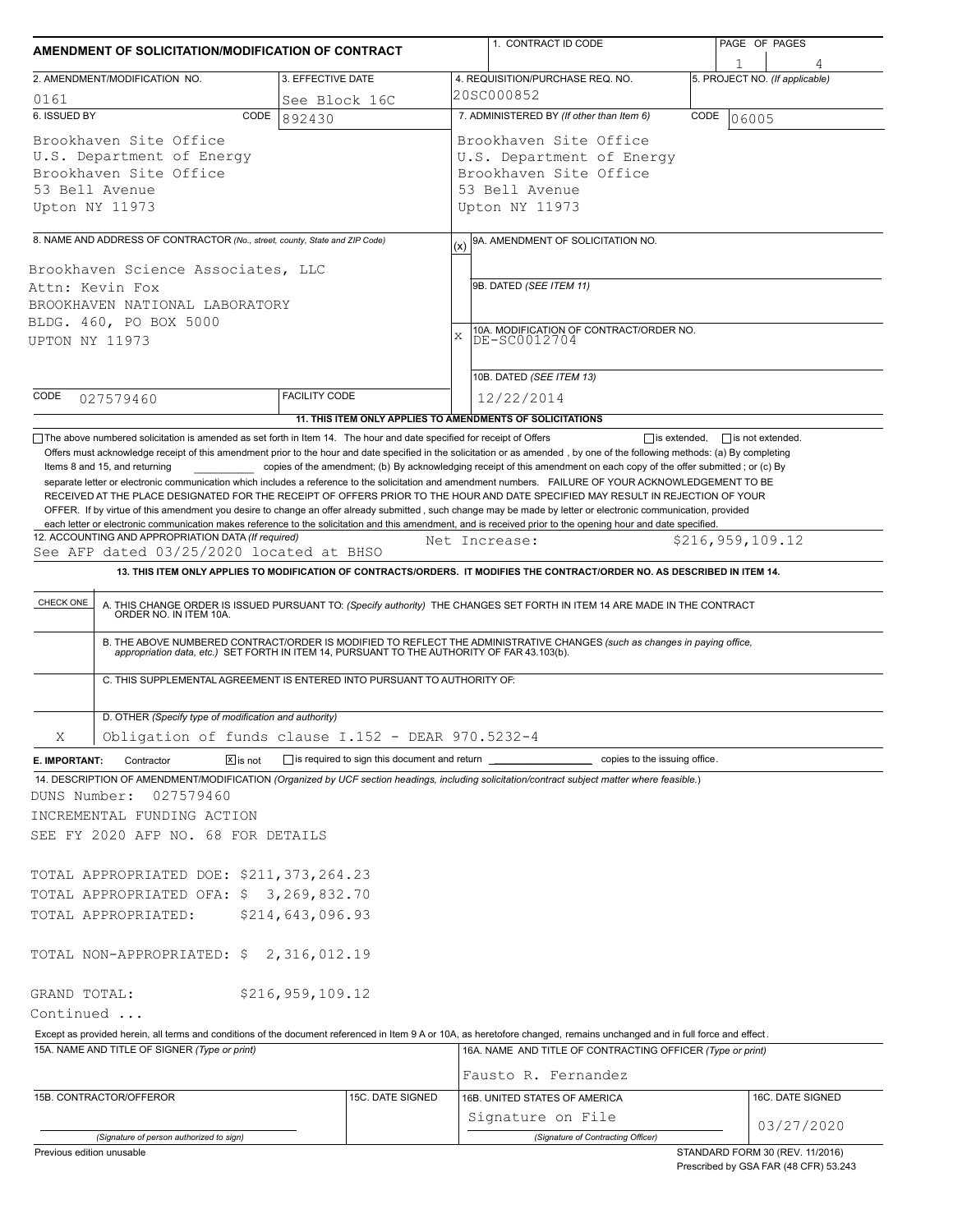**CONTINUATION SHEET** DE-SC0012704/0161 REFERENCE NO. OF DOCUMENT BEING CONTINUED **Example 2008** PAGE OF

NAME OF OFFEROR OR CONTRACTOR

Brookhaven Science Associates, LLC

| ITEM NO.<br>(A) | SUPPLIES/SERVICES<br>(B)                                                                 | QUANTITY UNIT<br>(C) | (D) | UNIT PRICE<br>(E) | <b>AMOUNT</b><br>(F) |
|-----------------|------------------------------------------------------------------------------------------|----------------------|-----|-------------------|----------------------|
|                 |                                                                                          |                      |     |                   |                      |
|                 |                                                                                          |                      |     |                   |                      |
|                 | PREVIOUS CONTRACT AMOUNT: \$3,444,820,044.09                                             |                      |     |                   |                      |
|                 | NEW CONTRACT AMOUNT: \$3,661,779,153.21                                                  |                      |     |                   |                      |
|                 |                                                                                          |                      |     |                   |                      |
|                 |                                                                                          |                      |     |                   |                      |
|                 | INFORMATION LISTED BELOW IS AUTO-GENERATED                                               |                      |     |                   |                      |
|                 | CONTENT BY STRIPES:                                                                      |                      |     |                   |                      |
|                 | LIST OF CHANGES:                                                                         |                      |     |                   |                      |
|                 | Reason for Modification : Funding Only Action<br>Total Amount for this Modification:     |                      |     |                   |                      |
|                 | \$216,959,109.12                                                                         |                      |     |                   |                      |
|                 | New Total Amount for this Version:                                                       |                      |     |                   |                      |
|                 | \$3,661,779,153.21                                                                       |                      |     |                   |                      |
|                 | New Total Amount for this Award: \$3,661,779,153.21                                      |                      |     |                   |                      |
|                 | Obligated Amount for this Modification:                                                  |                      |     |                   |                      |
|                 | \$216,959,109.12                                                                         |                      |     |                   |                      |
|                 | New Total Obligated Amount for this Award:                                               |                      |     |                   |                      |
|                 | \$3,661,779,153.21                                                                       |                      |     |                   |                      |
|                 | CHANGES FOR LINE ITEM NUMBER: 1                                                          |                      |     |                   |                      |
|                 | Total Amount changed                                                                     |                      |     |                   |                      |
|                 | from \$3,444,820,044.09 to \$3,661,779,153.21<br>Obligated Amount for this modification: |                      |     |                   |                      |
|                 | \$216,959,109.12                                                                         |                      |     |                   |                      |
|                 |                                                                                          |                      |     |                   |                      |
|                 | CHANGES FOR DELIVERY LOCATION: 06005                                                     |                      |     |                   |                      |
|                 | Amount changed from \$3,444,820,044.09 to                                                |                      |     |                   |                      |
|                 | \$3,661,779,153.21                                                                       |                      |     |                   |                      |
|                 | NEW ACCOUNTING CODE ADDED:                                                               |                      |     |                   |                      |
|                 | Account code:                                                                            |                      |     |                   |                      |
|                 | See AFP dated 03-25-2020 located at BHSO                                                 |                      |     |                   |                      |
|                 | Fund 00000                                                                               |                      |     |                   |                      |
|                 | Appr Year 0000                                                                           |                      |     |                   |                      |
|                 | Allottee 00                                                                              |                      |     |                   |                      |
|                 | Reporting Entity 000000                                                                  |                      |     |                   |                      |
|                 | Object Class 00000                                                                       |                      |     |                   |                      |
|                 | Program 0000000<br>Project 0000000                                                       |                      |     |                   |                      |
|                 | WFO 0000000                                                                              |                      |     |                   |                      |
|                 | Local Use 0000000                                                                        |                      |     |                   |                      |
|                 | Quantity: 0                                                                              |                      |     |                   |                      |
|                 | Amount: \$3,269,832.70                                                                   |                      |     |                   |                      |
|                 | Percent: .0893                                                                           |                      |     |                   |                      |
|                 | Subject To Funding: N                                                                    |                      |     |                   |                      |
|                 | Payment Address:                                                                         |                      |     |                   |                      |
|                 | Payment - Direct Payment                                                                 |                      |     |                   |                      |
|                 | from U.S. Dept of Treasury                                                               |                      |     |                   |                      |
|                 |                                                                                          |                      |     |                   |                      |
|                 | Continued                                                                                |                      |     |                   |                      |
|                 |                                                                                          |                      |     |                   |                      |
|                 |                                                                                          |                      |     |                   |                      |
|                 |                                                                                          |                      |     |                   |                      |
|                 |                                                                                          |                      |     |                   |                      |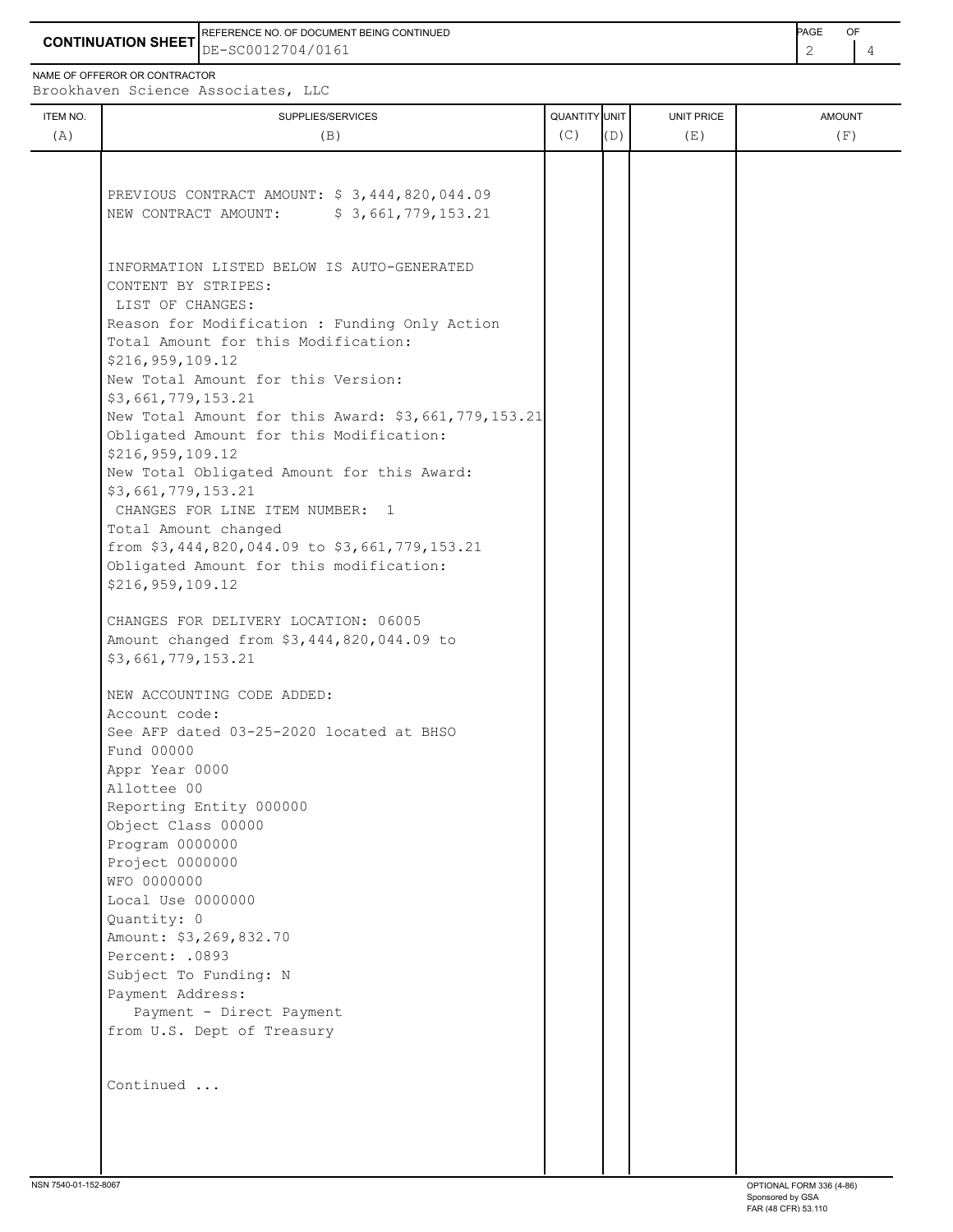**CONTINUATION SHEET** DE-SC0012704/0161 REFERENCE NO. OF DOCUMENT BEING CONTINUED **Example 2008** PAGE OF

NAME OF OFFEROR OR CONTRACTOR

Brookhaven Science Associates, LLC ITEM NO.  $\begin{bmatrix} 1 & 1 & 1 \\ 0 & 0 & 1 \end{bmatrix}$   $\begin{bmatrix} 0 & 1 & 1 \\ 0 & 1 & 1 \end{bmatrix}$   $\begin{bmatrix} 0 & 0 & 0 \\ 0 & 1 & 1 \end{bmatrix}$   $\begin{bmatrix} 0 & 0 & 0 \\ 0 & 1 & 1 \end{bmatrix}$   $\begin{bmatrix} 0 & 0 & 0 \\ 0 & 1 & 1 \end{bmatrix}$   $\begin{bmatrix} 0 & 0 & 0 \\ 0 & 1 & 1 \end{bmatrix}$   $\begin{bmatrix} 0 & 0 & 0 \\ 0 & 1$ (A)  $(B)$  (B)  $(C)$   $(D)$  (E)  $(E)$  (F) ÷. NEW ACCOUNTING CODE ADDED: Account code: See AFP dated 03-25-2020 located at BHSO. [Non-Appropriated] **Fund 00000**  Appr Year 0000 Allottee 00 Reporting Entity 000000

| NEW ACCOUNTING CODE ADDED:                      |  |  |  |
|-------------------------------------------------|--|--|--|
| Account code:                                   |  |  |  |
| See AFP dated 03-25-2020 located at BHSO.       |  |  |  |
| [Non-Appropriated]                              |  |  |  |
| Fund 00000                                      |  |  |  |
| Appr Year 0000                                  |  |  |  |
| Allottee 00                                     |  |  |  |
| Reporting Entity 000000                         |  |  |  |
| Object Class 00000                              |  |  |  |
| Program 0000000                                 |  |  |  |
| Project 0000000                                 |  |  |  |
| WFO 0000000                                     |  |  |  |
| Local Use 0000000                               |  |  |  |
| Quantity: 0                                     |  |  |  |
| Amount: \$2,316,012.19                          |  |  |  |
| Percent: . 06325                                |  |  |  |
| Subject To Funding: N                           |  |  |  |
| Payment Address:                                |  |  |  |
| Payment - Direct Payment                        |  |  |  |
| from U.S. Dept of Treasury                      |  |  |  |
|                                                 |  |  |  |
|                                                 |  |  |  |
| NEW ACCOUNTING CODE ADDED:                      |  |  |  |
| Account code:                                   |  |  |  |
| See AFP dated 03-25-2020 located at BHSO.       |  |  |  |
| [Appropriated]                                  |  |  |  |
| Fund 00000                                      |  |  |  |
| Appr Year 0000                                  |  |  |  |
| Allottee 00                                     |  |  |  |
| Reporting Entity 000000                         |  |  |  |
| Object Class 00000                              |  |  |  |
| Program 0000000                                 |  |  |  |
| Project 0000000                                 |  |  |  |
| WFO 0000000                                     |  |  |  |
| Local Use 0000000                               |  |  |  |
| Quantity: 0                                     |  |  |  |
| Amount: \$211, 373, 264.23                      |  |  |  |
| Percent: 5.77242                                |  |  |  |
| Subject To Funding: N                           |  |  |  |
| Payment Address:                                |  |  |  |
| Payment - Direct Payment                        |  |  |  |
| from U.S. Dept of Treasury                      |  |  |  |
|                                                 |  |  |  |
| Payment:                                        |  |  |  |
| Payment - Direct Payment                        |  |  |  |
| from U.S. Dept of Treasury                      |  |  |  |
| FOB: Destination                                |  |  |  |
| Period of Performance: 01/05/2015 to 01/04/2025 |  |  |  |
| Continued                                       |  |  |  |
|                                                 |  |  |  |
|                                                 |  |  |  |
|                                                 |  |  |  |